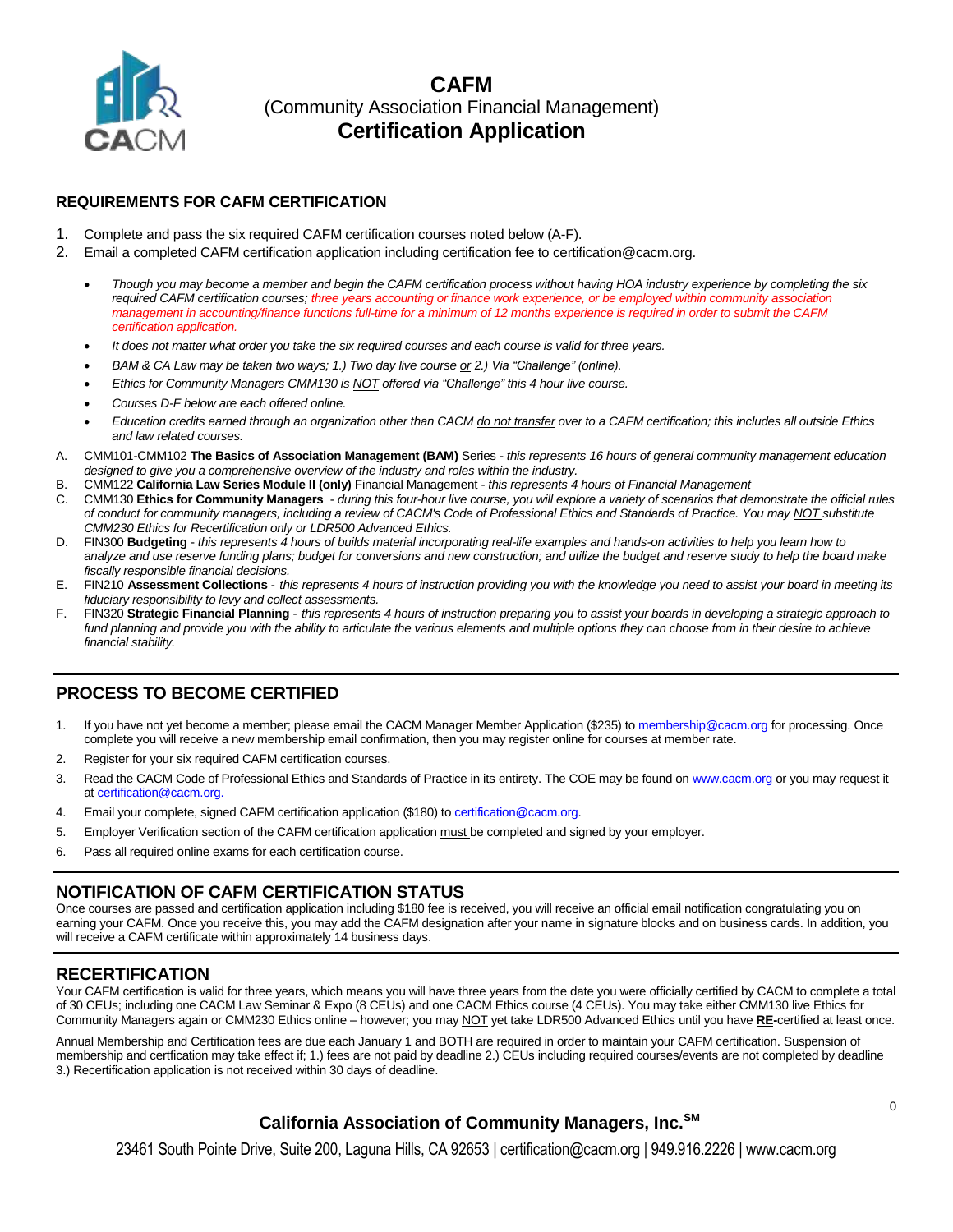

| <b>Applicant First Name</b>                                                                                                                                                                                                                                                                                                                                                     | Applicant Middle Initial                                                                                                                                                                                                       | <b>Applicant Last Name</b>                                                                                                                                                |  |  |
|---------------------------------------------------------------------------------------------------------------------------------------------------------------------------------------------------------------------------------------------------------------------------------------------------------------------------------------------------------------------------------|--------------------------------------------------------------------------------------------------------------------------------------------------------------------------------------------------------------------------------|---------------------------------------------------------------------------------------------------------------------------------------------------------------------------|--|--|
| Applicant Nickname/Salutation (if applicable)                                                                                                                                                                                                                                                                                                                                   |                                                                                                                                                                                                                                | <b>Applicant Title</b>                                                                                                                                                    |  |  |
| Have you ever held CACM membership under any other name? $\Box$ Yes $\Box$ No                                                                                                                                                                                                                                                                                                   |                                                                                                                                                                                                                                | If yes, under what name?                                                                                                                                                  |  |  |
| <b>REQUIRED</b> (not for publication)                                                                                                                                                                                                                                                                                                                                           |                                                                                                                                                                                                                                |                                                                                                                                                                           |  |  |
|                                                                                                                                                                                                                                                                                                                                                                                 |                                                                                                                                                                                                                                |                                                                                                                                                                           |  |  |
|                                                                                                                                                                                                                                                                                                                                                                                 |                                                                                                                                                                                                                                |                                                                                                                                                                           |  |  |
|                                                                                                                                                                                                                                                                                                                                                                                 |                                                                                                                                                                                                                                | Check all professional designations, licenses & degrees that you possess $\Box$ CPM $\Box$ PCAM $\Box$ Real Estate License $\Box$ RE Broker License $\Box$ CFP $\Box$ CPA |  |  |
|                                                                                                                                                                                                                                                                                                                                                                                 |                                                                                                                                                                                                                                |                                                                                                                                                                           |  |  |
| Are you presently employed? $\square$ Yes $\square$ No Is this a paid position? $\square$ Yes $\square$ No Dates of Current Employment From _________ To: ________<br>Have you been employed within Association Management for at least twelve (12) months $\Box$ Yes $\Box$ No<br>Do you have at least three years accounting or finance work experience? $\Box$ Yes $\Box$ No |                                                                                                                                                                                                                                |                                                                                                                                                                           |  |  |
|                                                                                                                                                                                                                                                                                                                                                                                 |                                                                                                                                                                                                                                | Business Phone #                                                                                                                                                          |  |  |
|                                                                                                                                                                                                                                                                                                                                                                                 |                                                                                                                                                                                                                                |                                                                                                                                                                           |  |  |
| Are you the Owner/CEO/President/Sole Proprietor of the Business? $\Box$ Yes $\Box$ No                                                                                                                                                                                                                                                                                           |                                                                                                                                                                                                                                | If you checked Yes, please check $\Box$ N/A                                                                                                                               |  |  |
|                                                                                                                                                                                                                                                                                                                                                                                 |                                                                                                                                                                                                                                |                                                                                                                                                                           |  |  |
|                                                                                                                                                                                                                                                                                                                                                                                 |                                                                                                                                                                                                                                | If you checked No, please complete contact information below (contact noted must be able to complete the employer verification on page three);                            |  |  |
|                                                                                                                                                                                                                                                                                                                                                                                 |                                                                                                                                                                                                                                |                                                                                                                                                                           |  |  |
| Number of Employees Reporting to You                                                                                                                                                                                                                                                                                                                                            | $\Box$ 0 $\Box$ 1-5 $\Box$ 6-10 $\Box$ 11-20 $\Box$ 21 or More                                                                                                                                                                 |                                                                                                                                                                           |  |  |
| capacity for less than 12 months please complete this section:                                                                                                                                                                                                                                                                                                                  |                                                                                                                                                                                                                                | If you are <b>NOT</b> presently employed within community association management or if you have worked for your current employer in a financial management                |  |  |
| Name of Previous Employer                                                                                                                                                                                                                                                                                                                                                       |                                                                                                                                                                                                                                |                                                                                                                                                                           |  |  |
| Previous Employer Address                                                                                                                                                                                                                                                                                                                                                       |                                                                                                                                                                                                                                |                                                                                                                                                                           |  |  |
| Previous Employer Email Address                                                                                                                                                                                                                                                                                                                                                 |                                                                                                                                                                                                                                |                                                                                                                                                                           |  |  |
| Previous Employer Phone #                                                                                                                                                                                                                                                                                                                                                       |                                                                                                                                                                                                                                |                                                                                                                                                                           |  |  |
| Dates of Previous Employment From                                                                                                                                                                                                                                                                                                                                               | To the control of the control of the control of the control of the control of the control of the control of the control of the control of the control of the control of the control of the control of the control of the contr |                                                                                                                                                                           |  |  |
| Are you seeking full-time employment in community association management? $\Box$ Yes $\Box$ No                                                                                                                                                                                                                                                                                  |                                                                                                                                                                                                                                |                                                                                                                                                                           |  |  |
| Indicate your function(s) & % of time spent:                                                                                                                                                                                                                                                                                                                                    | Financial Mgmt. ____%                                                                                                                                                                                                          | $\Box$ Assoc. Mgmt. _____%<br>Supervisor of Assoc. Mgrs. ____%                                                                                                            |  |  |
|                                                                                                                                                                                                                                                                                                                                                                                 |                                                                                                                                                                                                                                | Have you worked for a CCAM, CAFM, MCAM or CAMEx? $\Box$ Yes $\Box$ No If yes, please state name                                                                           |  |  |

# **California Association of Community Managers, Inc.SM**

1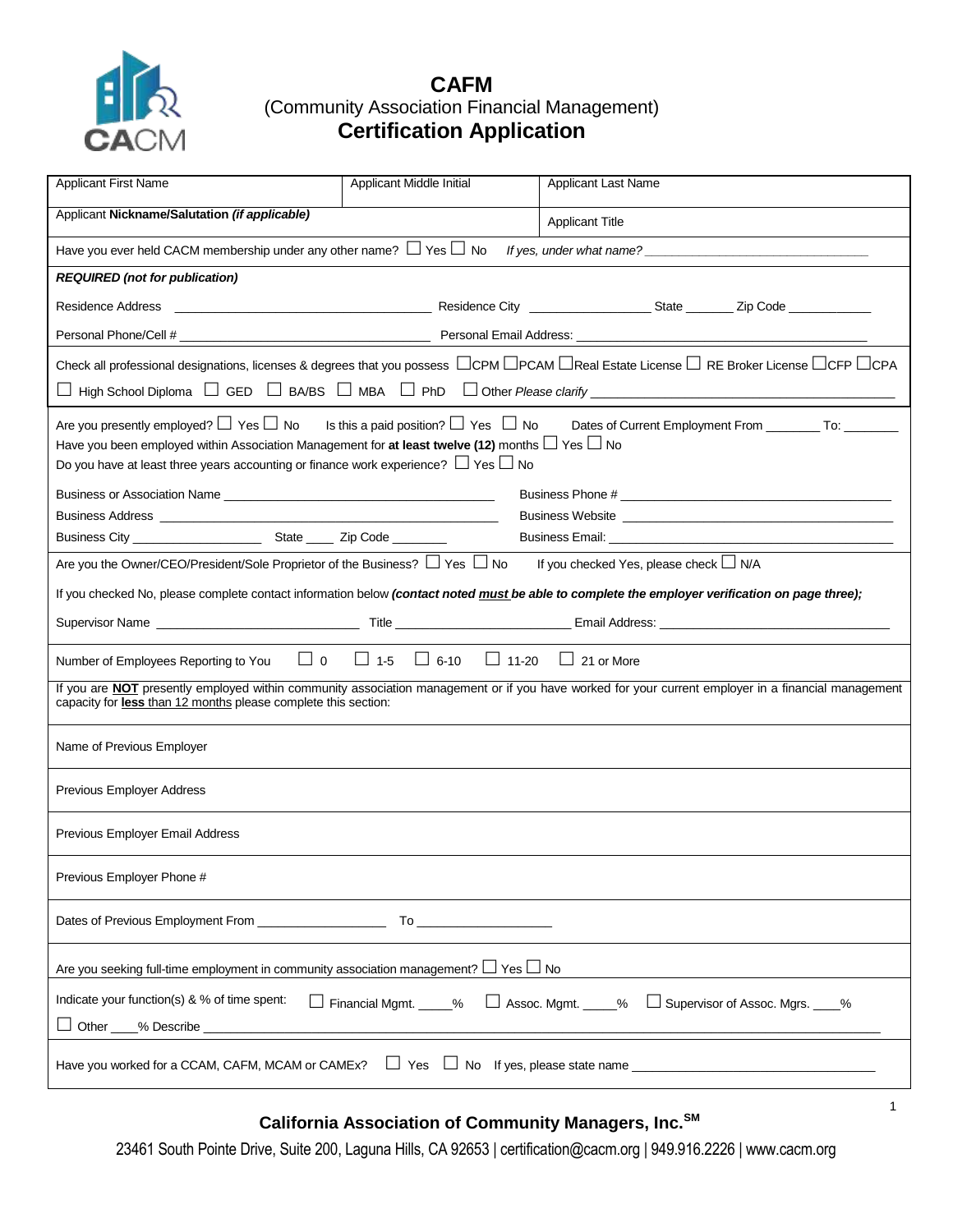

| Yes                                                                                                                                                                                        | No.<br>$\mathsf{L}$ | Have you ever been involved in reorganization for the benefit of creditors or in bankruptcy proceedings as a debtor?                                                                                                            |        |                               |  |  |
|--------------------------------------------------------------------------------------------------------------------------------------------------------------------------------------------|---------------------|---------------------------------------------------------------------------------------------------------------------------------------------------------------------------------------------------------------------------------|--------|-------------------------------|--|--|
|                                                                                                                                                                                            | $\mathsf{L}$        | Have you ever been involved in either civil or criminal legal proceedings as a defendant in which there were allegations of fraud,<br>misrepresentation, or misappropriation of funds or property?                              |        |                               |  |  |
|                                                                                                                                                                                            | $\Box$              | Have you ever been refused bonding, fidelity or crime insurance, or had any such coverage canceled?                                                                                                                             |        |                               |  |  |
|                                                                                                                                                                                            | $\mathsf{L}$        | Have you ever been subject to disciplinary action by CACM or any other professional association?                                                                                                                                |        |                               |  |  |
|                                                                                                                                                                                            | $\mathsf{L}$        | Have you ever had a professional license suspended or revoked or otherwise been subject to disciplinary action by any licensing agency?                                                                                         |        |                               |  |  |
|                                                                                                                                                                                            | $\mathsf{L}$        | Have you ever been convicted of or pled no contest to a felony?                                                                                                                                                                 |        |                               |  |  |
|                                                                                                                                                                                            |                     | If you answered "yes" to any of the questions above, please complete a detailed explanation below and answer the following questions:                                                                                           |        |                               |  |  |
|                                                                                                                                                                                            |                     | Was this a business issue? $\Box$ Yes $\Box$ No<br>If yes, did this pertain specifically to association management? $\Box$ Yes $\Box$ No                                                                                        |        |                               |  |  |
|                                                                                                                                                                                            |                     | Was this a personal issue? $\Box$ Yes $\Box$ No                                                                                                                                                                                 |        |                               |  |  |
|                                                                                                                                                                                            |                     |                                                                                                                                                                                                                                 |        |                               |  |  |
|                                                                                                                                                                                            |                     | Certification requires you perform a minimum of 10 of the following functions of financial community association management. Please indicate a % of time<br>for each function YOU perform, the percentages must add up to 100%. |        |                               |  |  |
|                                                                                                                                                                                            |                     | Management/administration of association daily financials affairs                                                                                                                                                               |        | %                             |  |  |
| Provide guidance/assistance to boards of directors regarding the interpretation of governing documents, codes & parameters related to<br>financial activities & affairs of the association |                     |                                                                                                                                                                                                                                 |        |                               |  |  |
| Duties include owner/resident/tenant communications and acting as liaison regarding the financial activities of the association                                                            |                     |                                                                                                                                                                                                                                 |        | $\%$                          |  |  |
| Identify and report financial anomalies to the association                                                                                                                                 |                     |                                                                                                                                                                                                                                 |        | $\overline{\phantom{1}}^{\%}$ |  |  |
| Oversee the billing and or collection of assessments and the application of delinguency control policy of the association                                                                  |                     |                                                                                                                                                                                                                                 |        | $\frac{9}{6}$                 |  |  |
| Respond to escrow demand statements, request for disclosures, and third-party requests for access to association documents                                                                 |                     |                                                                                                                                                                                                                                 |        | $\overline{\phantom{1}}^{\%}$ |  |  |
| $\%$<br>Coordinate with financial institutions regarding association funds, updating bank signature cards, investment of reserve funds and related<br>activities                           |                     |                                                                                                                                                                                                                                 |        |                               |  |  |
|                                                                                                                                                                                            |                     | Cause to be prepared interim financial statements and accompanying documents that comply with Civil Code Section 1365.5                                                                                                         |        | $\frac{9}{6}$                 |  |  |
| Coordinate with CPA to prepare annual financial statements in compliance with Civil Code Section 1365                                                                                      |                     |                                                                                                                                                                                                                                 |        | %                             |  |  |
| File various federal and state documents mandated by law, including, but not limited to, 1099 forms, payroll tax returns, estimated tax<br>payments, etc.                                  |                     |                                                                                                                                                                                                                                 |        | %                             |  |  |
| Maintain vendor and supplier histories, including invoices, payments, tax ID numbers, and other information required to properly report<br>expenses and payments                           |                     |                                                                                                                                                                                                                                 |        | ℅                             |  |  |
| Maintain corporate financial records either electronically or as original documents as directed by the board of directors                                                                  |                     |                                                                                                                                                                                                                                 |        | _%<br>℅                       |  |  |
| Other (please specify) __                                                                                                                                                                  |                     |                                                                                                                                                                                                                                 |        |                               |  |  |
|                                                                                                                                                                                            |                     |                                                                                                                                                                                                                                 | Total: | %                             |  |  |
|                                                                                                                                                                                            |                     |                                                                                                                                                                                                                                 |        | 100%                          |  |  |

# **California Association of Community Managers, Inc.SM**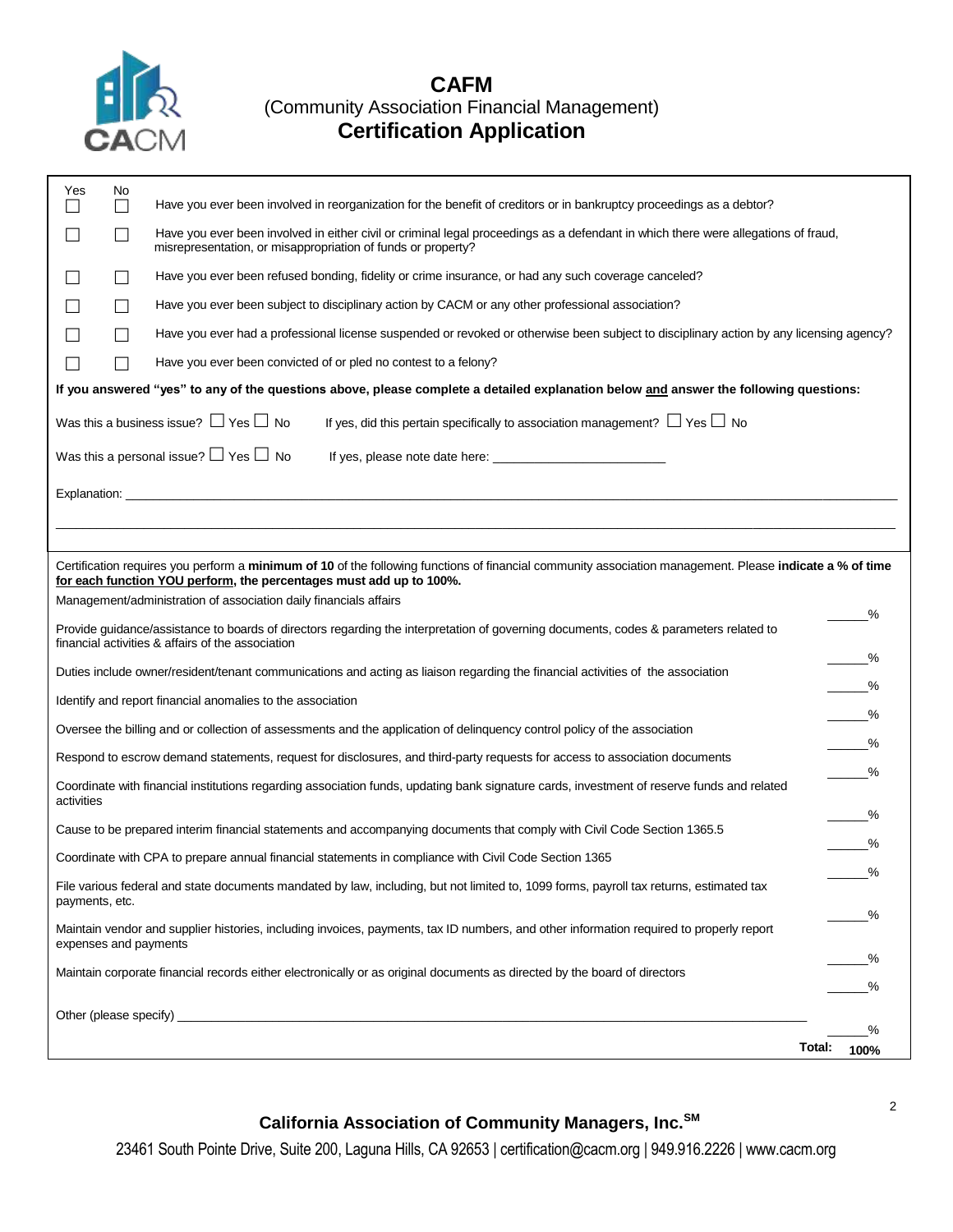

### **APPLICANT SIGNATURE SECTION**

This application is submitted to CACM with the understanding that:

- > The information provided will be used to assist CACM in reviewing the applicant's eligibility for Certified Community Association Manager status.
- Additional information that may be required by CACM shall be supplied promptly upon request.
- The information provided is complete and correct to the best of the applicant's knowledge.
- The information will be considered confidential, except as may be required to process and approve the application.
- There are no actions charged against the applicant or challenges to the applicant's responsibility, character or integrity.
- Any information or comment furnished to CACM by any person or response to an invitation to provide information shall be conclusive, deemed to be privileged, and not form the basis of any action by the applicant for slander, libel or defamation of character. CACM reserves the right to document all information contained herein.
- > The applicant agrees to waive any and all claims against CACM, its officers, directors, employees, agents, attorneys and members arising out of any act or omission in connection with the consideration, rejection or acceptance of this application, or any act or omission by CACM in disappointing the applicant if the application is not approved, including any suspension or expulsion of the applicant as a CCAM program applicant.
- The applicant wholeheartedly subscribes to the official CACM Code of Professional Ethics and Standards of Practice.
- The applicant understands his/her responsibility to provide CACM with current place of business and any subsequent changes.
- The applicant understands and agrees to permit the Professional Standards Committee to review this application and any attachments or subsequent information submitted or obtained related to the application and investigate any portions as it may deem necessary.
- $\triangleright$  The applicant understands that if his/her membership or certification is terminated as a result of a disciplinary action by the Professional Standards Committee, he/she will not be eligible to reinstate or reapply for either.

In addition to the foregoing, each applicant shall have the duty and the responsibility to arbitrate controversies arising out of management contracts and the community association management business with any and all forms of associations as specified in the CACM Code of Professional Ethics and Standards of Practice.

#### **B y m y signature below:**

- I verify that all information on this application is accurate; I acknowledge that I have read the rules and regulations stated above and authorize CACM and/or its agents to verify all items listed.
- $\triangleright$  I have read through the complete Code of Professional Ethics and Standards of Practice of the California Association of Community Managers, will abide by its code, which may be duly amended from time to time; and will be subject to procedures for compliance and/or disciplinary action.

**Applicant Signature \_\_\_\_\_\_\_\_\_\_\_\_\_\_\_\_\_\_\_\_\_\_\_\_\_\_\_\_\_\_\_\_\_\_\_\_\_\_\_\_\_\_\_\_ Applicant Printed Name \_\_\_\_\_\_\_\_\_\_\_\_\_\_\_\_\_\_\_\_\_\_\_\_\_\_\_ Date \_\_\_\_\_\_\_\_\_**

#### **EMPLOYER VERIFICATION SECTION**

This section is to be completed by the applicant's employer **only**.

| Please check ONE box that describes your relationship to Applicant                                                                                       |                                                                                                                                 |  |  |  |
|----------------------------------------------------------------------------------------------------------------------------------------------------------|---------------------------------------------------------------------------------------------------------------------------------|--|--|--|
| I am a <b>Present</b> Employer of Applicant                                                                                                              | $\Box$ I am a <b>PAST</b> Employer of Applicant                                                                                 |  |  |  |
| If you are the owner/sole proprietor of your own company/association please check this box and do not complete next three questions below $\Box$         |                                                                                                                                 |  |  |  |
|                                                                                                                                                          | Time Associated with Applicant $\Box$ under 1 year $\Box$ 1-4 years $\Box$ 4-6 years $\Box$ 6-8 years<br>$\Box$ 8 or more years |  |  |  |
| I can verify that this applicant has at least three years accounting or finance work experience, OR they have been employed within community association |                                                                                                                                 |  |  |  |
| management in accounting/finance functions full-time for a minimum of 12 months. $\Box$ No $\Box$ Yes                                                    |                                                                                                                                 |  |  |  |
| I recommend this Applicant for CAFM certification $\Box$ No, I do not<br>$\Box$ Yes, I do                                                                |                                                                                                                                 |  |  |  |
| By my signature below: I verify that all information provided within this application is valid and accurate.                                             |                                                                                                                                 |  |  |  |
| <b>Employer Signature</b>                                                                                                                                | <b>Employer Printed Name</b>                                                                                                    |  |  |  |
| Title<br>Email                                                                                                                                           | Company Name<br>Date                                                                                                            |  |  |  |

### **California Association of Community Managers, Inc.SM**